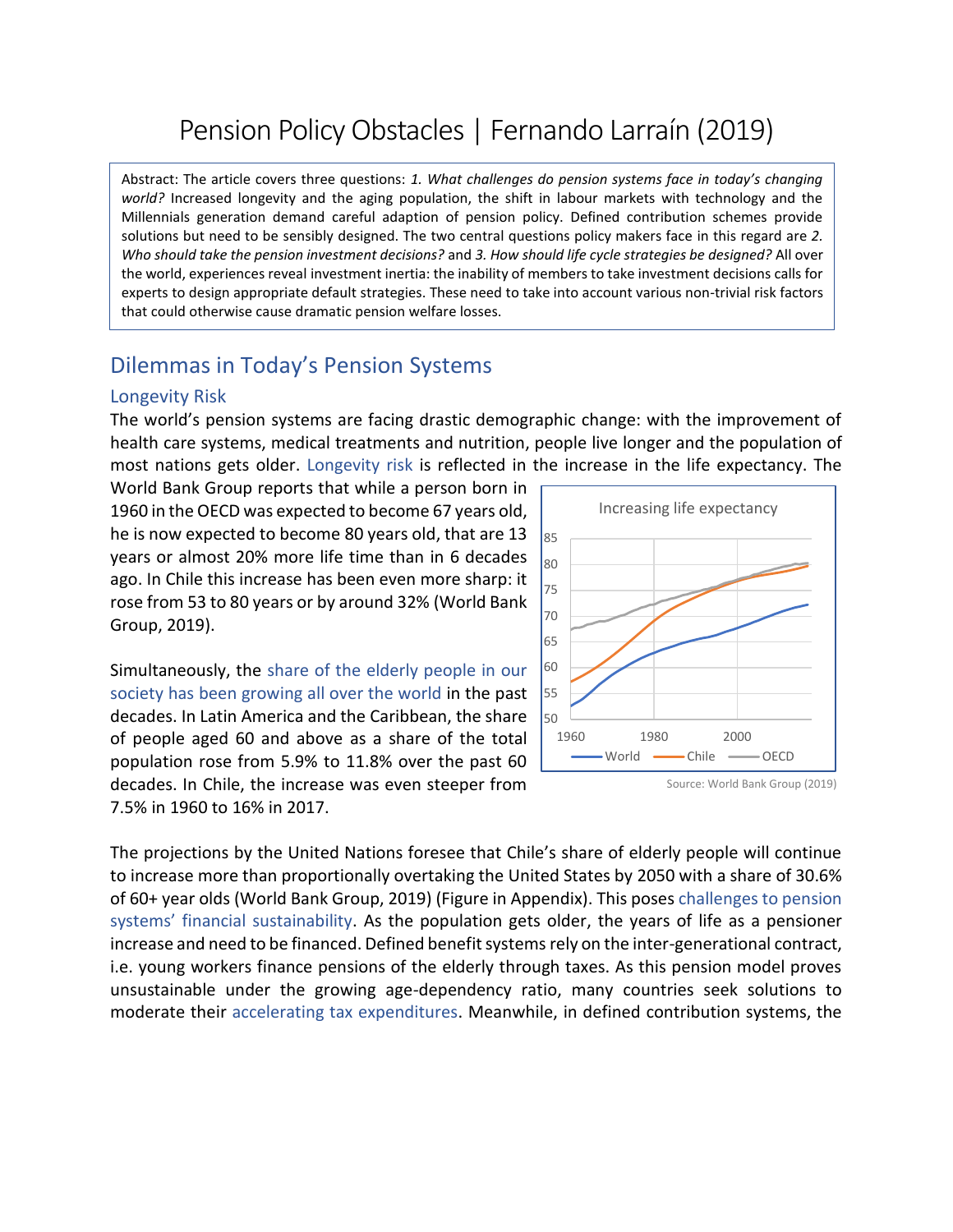

pensioners themselves need to pay for the increased longevity: the monthly pension income is reduced in order to cover more years of life-time. Respectively, many countries start adopting defined contribution plans complementing the pay as you go (PAYG) system progressively shifting more responsibility on the individual to save for his personal pension plan (OECD, 2017). Moreover, increasing the retirement age and even fixing it to life expectancy have been common strategies to ensure the sustainability of pensions in the past years.

Source: World Bank Group (2019)

Between 2015 and 2017, the statutory retirement age was increased in six OECD countries and policies to increase retirement age have been implemented in about half of the OECD countries, with links to life expectancy in Denmark, Finland, Greece, Hungary, Italy, Korea, the Netherlands, Portugal, the Slovak Republic Denmark and Turkey (OECD, 2017). The OECD finds that on average, the normal retirement age will increase by 1.5 years for men and 2.1 years for women, reaching just under 66 years around 2060. This means that, on average, the retirement period will increase relative to people's working lives. A third approach to financing longevity is to increase (mandatory) contribution rates and provide incentives to voluntary savings. About one-third of OECD countries changed contribution rates between 2015 and 2017 (OECD, 2017).

Chile's current pension reform is dedicated to increase retirement age, too. In fact, the effective retirement age is around 7 years higher than the retirement age by law. This can have three reasons:

- 1. intrinsic motivation to work longer,
- 2. effective incentive structures provided by the system to work longer, and/or
- 3. the necessity to work longer given an otherwise insufficient pension income.

Evidence suggests that the latter is the more realistic cause in the developing world (Podcast from DW).

### Millennials: The New Work Force

Besides a changing demographical structure, pension systems face social change in the workforce and changing labour market structures. Hence, pension plans need to be redesigned to fit the current worker, the millennial. Millennials include workers that currently enter the working life up to workers that are presumably at the peak of their careers (around 40 years old). Even though any stereotype should be considered with criticism, some quite deterministic features of the millennials can be identified. Less traditional values and increased appreciation of speed, ease, efficiency and convenience combined with a sharpened desire to find meaning and purpose are characteristics that distinguish millennials from non-millennials. A general trend can be observed in the empowerment of women and gender equality. Households more often exist of two full time workers and paternity leave is increasing. Moreover, Boston Consulting Group find that the Millennial has a deep desire for connection and shared experience also offline. Therefore, they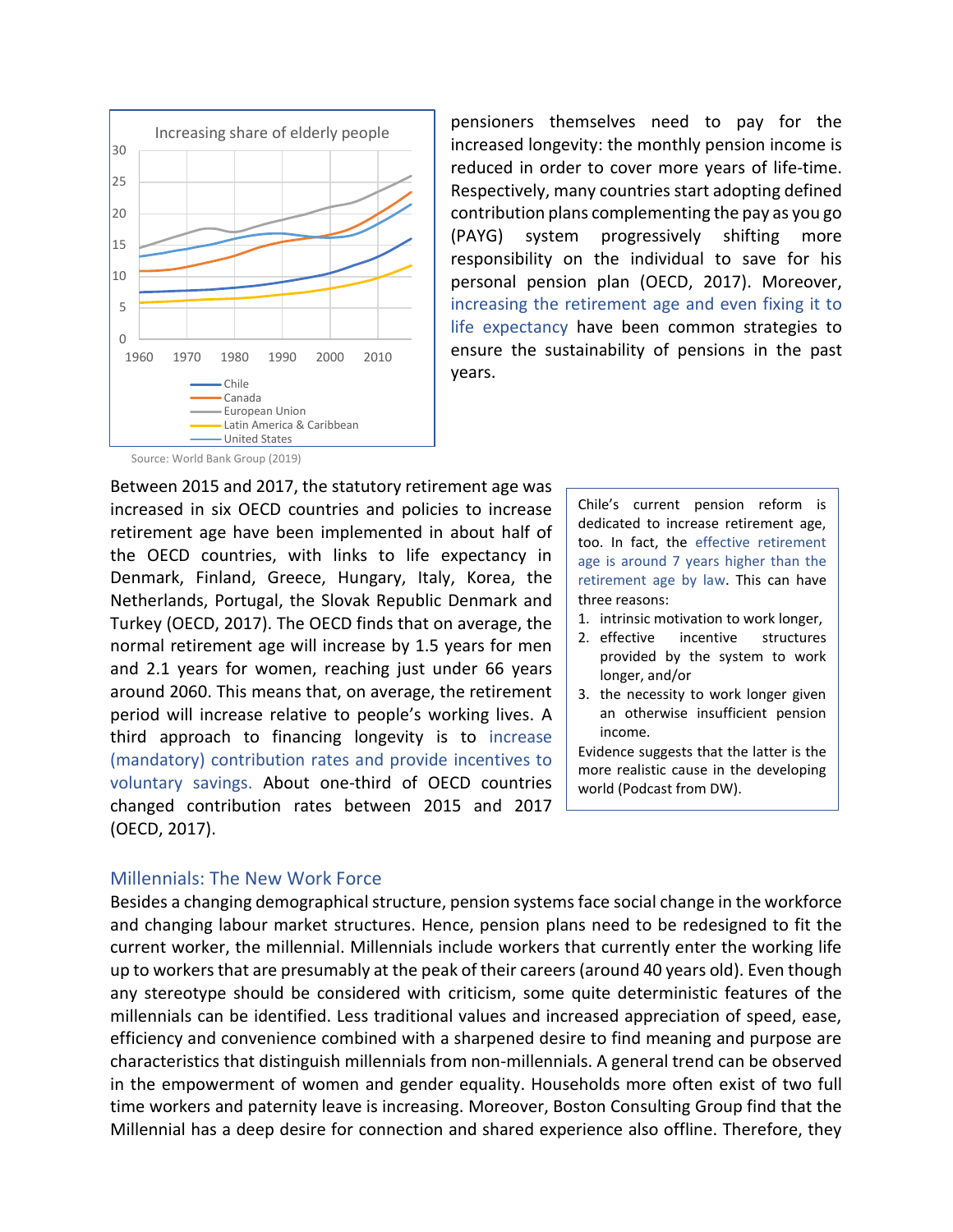are more likely to engage in group activities, especially with people outside their immediate family. They dine, shop and travel with friends and co-workers and believe that collective action can make a difference. The desire for connectivity and convenience results in greater wish for flexibility. A general trend observed as well shows increased mobility and (non-) voluntary migration. Finally, global development has seen many countries lifting a poor working class into a middle class, millennials enter this middle class. The increased wish for flexibility and mobility poses a challenge to pension systems. It calls for a)

Directly linked to the Millennials is the technological change that has been defining economic development and social structures. Hershatter and Eppstein (2010) find that the Millennials' digital affinity brings positive and negative side-products: Millennials seem more effective in multitasking, responding to visual simulation and filtering information but less adept in terms of face-to-face interaction and deciphering non-verbal cues (Small and Vorgan, 2008). Moreover, when a quick answer is readily available, Millennials tend to lack the motivation to seek a more nuanced one, and by failing to diligently follow a path of inquiry, they miss perspectives that would enable them to evaluate the analysis of others. Nielsen (2016) find that Millennials spend about 1 hour per day on social media (4 hours on total media). This has implications on the pension systems in two ways a) how to approach this generation using technology for financial education and b) how to adapt to the resulting changes in the labour market structures.

### Labour Market Changes and Implications for Pension Systems

The younger half of the current work force is subject to labour market changes caused by demographic, social and technological change and economic integration (World Bank Group, 2018). However, the millennials find themselves in increasingly urban labour markets defined by past generations. While past generations established themselves in the labour markets working for companies, with fixed hours and "traditional" (9-5) jobs, millennials seem to prefer independence (entrepreneurship) and more flexibility in their daily work life (flexible hours). The wish for flexibility



and independence by millennials can lead to more labour rotation, more short-term contracts, more self-employed people and free-lancers and finally to more informality (World Bank Group, 2018). An important issue that governments will need to address is to define the roles (employed, independent) of those micro-entrepreneurs and to build regulations and institutions, that keep the freedom of those employment relationships, but also ensure adequate protection and taxation. In Chile, it is observed that the contribution density to a pension plan is very low for independent workers (Figure). The increasingly flexible worker profile is especially important for the design of pension systems. It shifts more weight onto voluntary pension pillars and asks for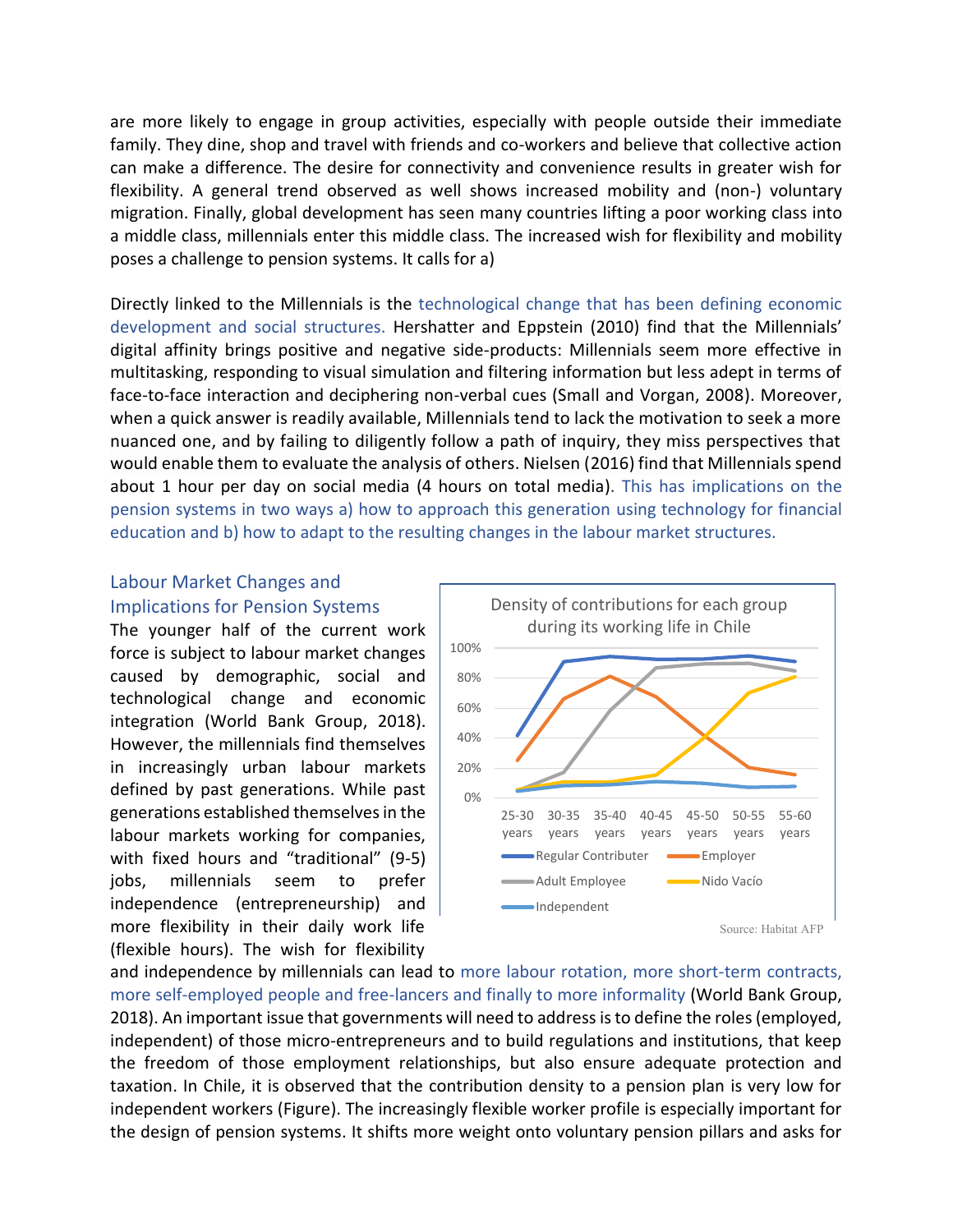new contribution methods and more incentives to contribute to a pension plan and. A central question to policy makers is hence: how can we design pension plans that include the Millennials? The generation that enter the traditional job-market significantly later than the preceding generation, the generation of free-lancers, micro-entrepreneurs in untraditional job-types, the informal labourers? A pension plan that include the flexible travelors that work in several countries over the course of a few years? Can we design international pension schemes, or a pension passport?

At the same time, the Millennial generation faces uncertainty in the labour market, as labour markets are undergoing a significant transformation driven by technological change at the moment. Technological change impacts the labour market through three main channels: connectivity, automatization and artificial intelligence and innovation.

- Connectivity: More connectivity through advanced communication and transportation technology leads to higher labour mobility and decreases the costs of transactions: Improved access to markets and resources helps firms grow and create jobs or attract work to new markets that are more competitive. The power of lowering transaction costs for job generation and better earnings is especially pertinent in low and middle-income countries. Here, the cost of transacting is often obstructively high, preventing firms from expanding to supply both domestic and external markets. The consequence is economic integration that comes along with larger and more competitive markets, migration within and beyond borders, growth of the commerce of intermediate products, internationally integrated production chains, deindustrialization and dominance of service sector: overall, an increase in productivity.
- Automation and Artificial Intelligence: These solutions provide lower costs and higher productivity, however, not only do these novelties replace jobs, they may also be leading to a polarization of their labour markets putting upward pressure on inequality within countries. Reshoring of tasks and work back to the advanced economies threatens to disrupt labour markets in the developing world. It would also prematurely close the door to formal wage job creation in export-led manufacturing sectors in low-income countries with a huge youth bulge. The OECD (2016) find that 9% of OECD jobs are automatable. McKinsey (2018) find that worldwide around 5% of jobs are fully automatable in about 60 percent of occupations, at least one-third of the constituent activities could be automated, implying substantial workplace transformations and changes for all workers.
- Innovation: Technology opens the door to new types of markets, solutions and business models and thereby also to new employment relations and labour market structures. Striking examples are Uber and AirBnB. These examples hint at another change that will increasingly determine business models and labour markets: the sharing economy that is also driven by the changed consumption behaviour of the millennial generation with preferences to rent over buy.

Pension schemes need to be designed in a way to provide security to the people under uncertain labour market shifts but also adapt to the technological change and make use of it: For example: Use artificial intelligence to provide inexpensive financial advice and more individual pension plans to the broad mass. Find innovative ideas to connect to and financially educate the new generation. And assist in smoothening the job transitions in terms to ensure stable retirement savings.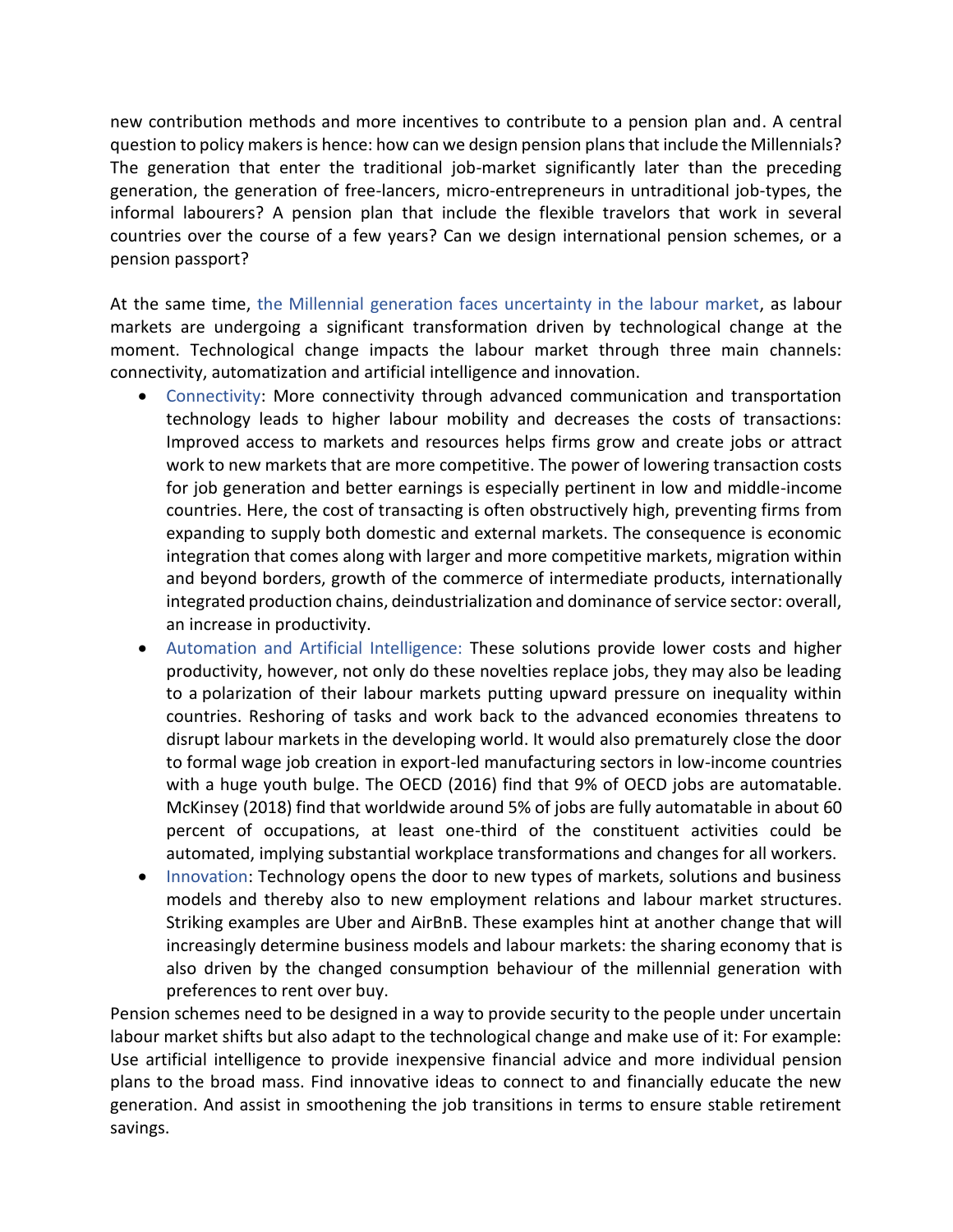## Who should take the pension decision?

Well thought out investment decisions are key to pension welfare in today's pension world of defined contribution. Research carried out by Viceira (2012), Maurer et al. (2007) and others show that not accounting for other type of risks, that might affect the members labour income, can create dramatic welfare losses. Life-time labour earnings may be uncertain due to individualspecific reasons or to macroeconomic conditions (idiosyncratic or systematic risk to human capital) such as unemployment, adverse professional developments, declining real wages, or permanent disability but also unexpected positive developments such as promotions or job offers. But



Source: Tapia and Yermo (2007)

increasingly other risk factors less obviously related to pensions risks play a role, such as the impact of climate change, extreme weather events, food and water crisis, international conflicts, etc. Moreover, technological change and the labour market changes pose additional uncertainty on the Millennials labour income. Maurer et al. (2007) find that not accounting for the participant's risk aversion (or budget) in the asset allocation strategy can lead to utility losses of up to 60 percent. A report by the Australian Productivity Commission found that member fees drastically erode members' pension balances, that returns vary greatly and fees do not reflect the rate of return (Australian Productivity Commission, 2019). In a large market that offers uncountable pension products like the Australian one, a worker finds it hard to make the best choice and provenly do not opt for the best option. Investor behaviour in Sweden reveals a bias

Call for Experts: Why are members uncapable of taking investment decisions?

- Lack of financial illiteracy: Not being familiar with financial evaluation and the risk return trade-off
- Lack of confidence in own abilities: not trusting in the own abilities to make such decisions
- Lack of information and willingness to inform themselves properly
- Lack of access to financial advice
- Irrational decision-making: decisions driven by emotions since own welfare at stake
- Lack of revision of pension plan/ fund/ investment choice
- Intransparency and excess of investment choices

to invest more when valuations are high and less when they are low, precisely the opposite of what rational investors should be doing. The Chilean experience also suggests investment inertia, even though only a few pension fund administrators operate in the market. On the one hand high default take-up rates and on the other hand active members taking a substantial level of equity risk in their retirement portfolios suggest that the broad mass of people is incapable of making sensible investment decisions (Tapia and Yermo, 2007). Moreover, a survey published in 2006 documents that only one-third of participants know how many funds there are in the investment choice scheme and only around one-fifth can give the correct total number of funds. Further, only 16% of participants know correctly their type of funds (Economics Department of the Universidad de Chile, 2004).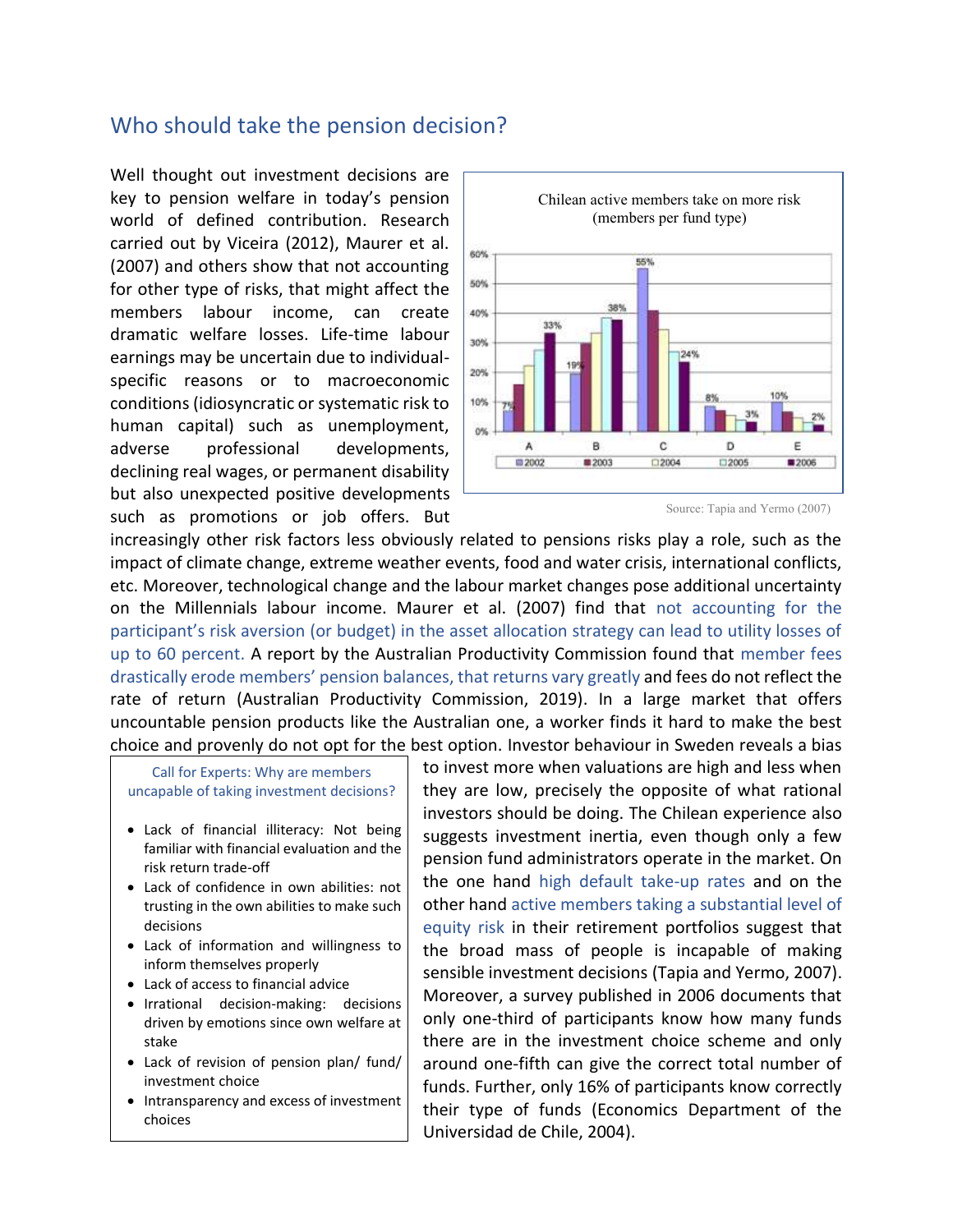To overcome the incapability of the individual, default options are designed for the members who do not take active investment decisions. In Sweden, the default investment strategy was structured in order to reflect the asset allocation of an average investor in the system. In CEE countries, policy makers decided that the default option should be structured as a non-risky option. Finally, in Latin American countries, the default investment strategy follows a life-cycle profile, which means moving to lower risk funds as the pension saver gets older. Latin American policymakers have been more cautions with respect to investment choice (Tapia and Yermo, 2007). However, as it turns out, policy makers might also not be the right ones to take the decisions. A study by Andonov et al. (2016) reveals that representation on pension fund boards by state officials or those appointed by them is strongly and negatively related to the performance of private equity investments made by the fund. The reasons for this underperformance do not root in the state officials' lack of financial experience. Nor can contributions from the finance industry to elected state officials on pension fund fully explain the performance differential. Hence, there are other, presumably political reasons that drive state officials to take investment decisions that are not optimal for the pensioners.

If the individuals are not capable of taking the decisions and the politicians' decisions might not be objective enough to generate maximized pension welfare for the people, who should be in charge for taking the decisions? The combination of the incapability of individuals, the subjectivism of politicians and the severance of suboptimal investment decisions calls for experts to take responsible decisions and to design the pension system in a way to protect the member from his own incapability while leaving enough space for capable members to exploit the market.

# How to design the investment life-cycle plan?

The academic literature agrees that life cycle strategies offer protection from pension income downside risks. The particular optimal design of a life cycle strategy however depends on various individual and country-wide risk factors. The life-cycle strategies vary regarding

- $\bullet$  investment style [deterministic or dynamic<sup>1</sup>]
- function according to which risk exposure decreases over life cycle [e.g. linear decrease, step-wise (Chile), piece-wise (Vanguard, US)] and
- fund structure [1 fund or multiple funds].

Furthermore, the design of the pay-out phase is part of the life-cycle strategy and significantly impacts what type of life-cycle strategy is optimal (Antolin et al., 2010). Some researcher find that dynamic strategies always outperform deterministic strategies (Spitzer and Singh, 2008; Guillen et al., 2010; Bagliano et al., 2009; Basu et al., 2009). However, once accounting for labour income, inflation or interest rate risk, the picture is less obvious. Evidence suggests that individually adjusted dynamic investment strategies do not provide much added value as compared to simpler deterministic strategies, especially not for highly risk intolerant members (Maurer et al., 2007; Viceira, 2012; Bagliano et al.; 2009). This means that default options, or deterministic investment plans, are not only very cost effective but also get relatively close to the expected replacement rates gained from an expensive dynamic investment style. As to the optimal design of the life cycle, the literature does not provide obvious consensus. Some find support for a strategy that keeps the equity share constant up until 10 years before retirement age and a gradually reduces

 $<sup>1</sup>$  A dynamic strategy adjusts the portfolio's equity risk according to market outcomes or other changes.</sup>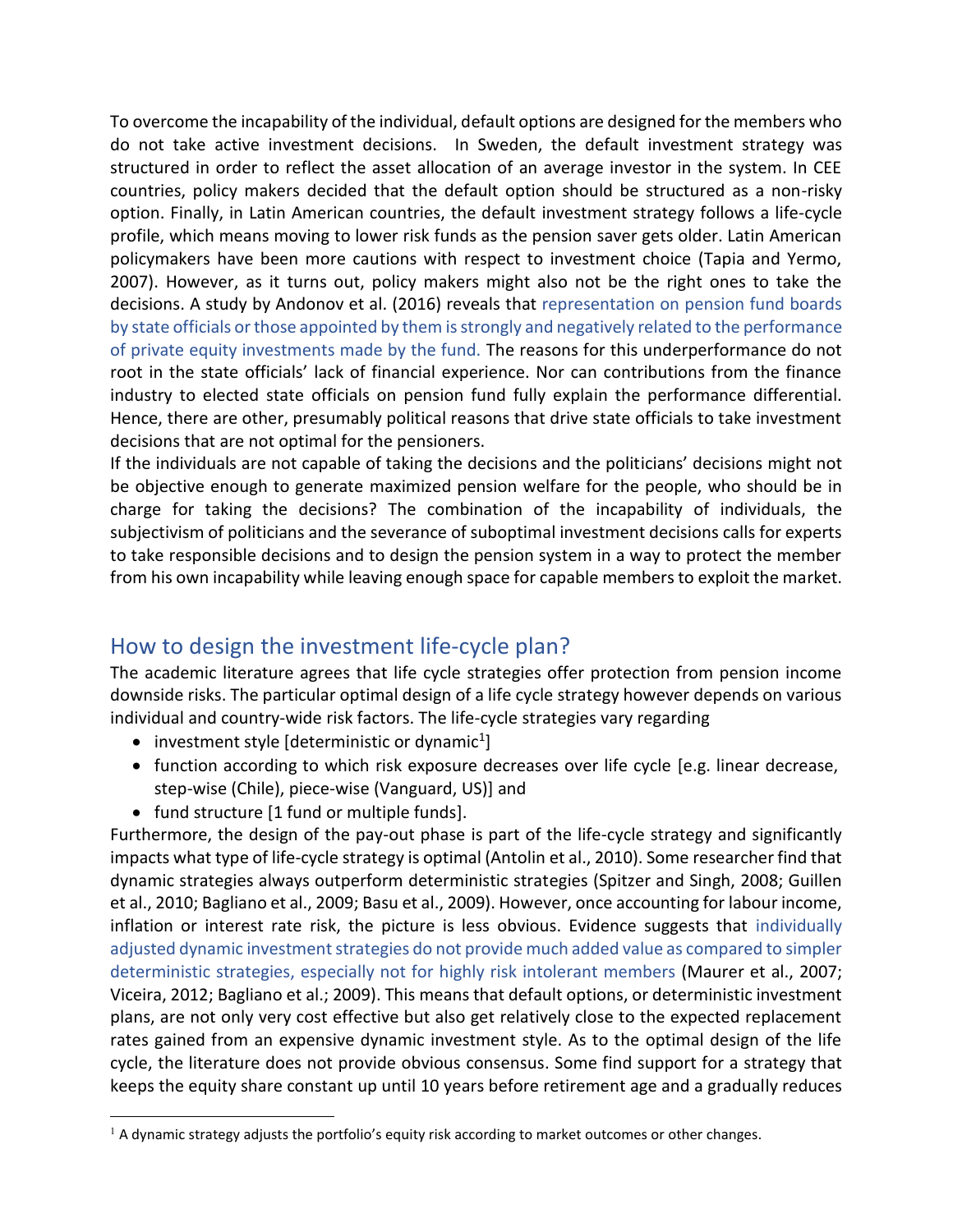it thereafter. This coincides with a piece-wise linear approach as can be found in the US (Vanguard). However, Antolín et al. (2010) find support for the Chilean default step-wise approach. The Chilean system is comprised 5 different pension fund types varying in their risk budget. Each of the 6 pension fund administrators (AFPs) offers fund *A to E* with *A* being the riskiest and *E* the most conservative fund. The default member is assigned to fund B and over the course of his life-time his assets are moved to fund *C* and finally *D* as he approaches retirement age. For active members, the multiple fund model in Chile provides space for such adjustments. Surely, allowing for flexibility for the member to adjust his investment strategy to unexpected changes in his labour income would provide better results but only under the assumption that the member is capable of taking such decisions. The multiple fund model in Chile seem to pose a hurdle towards active investment as multiple fund models are generally said to be less transparent and less easy to understand than single fund solutions such as target-date funds. Target-date funds group members into one fund according to their expected retirement age and then follow a deterministic life-cycle strategy (can also be a step-wise linear approach). Viceira (2012) promotes the use of deterministic life-cycle strategies as a default but warn it should not be the only option available. He suggests introducing three different types of life-cycle (targetdate) funds: conservative, moderate and aggressive in order to leave space for risk tolerant members to exploit their market opportunities. However, at this point in time, there is not much evidence on which of the models and strategies work best. Finally, a life-cycle strategy needs to consider the optimal pay-out phase design. This can be a programmed withdrawal, an immediate life annuity or a combination of the two. With a life annuity, the member's assets are transferred to an insurance company that provides a fixed amount of pension until the member dies. A programmed withdrawal leaves the member's assets in the individual capitalization account and recalculates the pension income every year that is to be withdrawn from this balance. The main argument for a programmed withdrawal is that funds continue to be capitalized and receive profitability gains. Their greatest weakness, however, is that the amount of pension has a decreasing curve over the years, as life expectancies are exceeded the funds may even be exhausted. Which type of pay-out modality is optimal depends on individual factors such as the amount of savings; the existence or not of marriage and the partner's age; the members of the family group as potential beneficiaries of survivor's pensions; the existence or not of other income or patrimony; the state of health of the affiliate, among the most important. Financial individual advice is expensive and hence, active members need to be very well educated financially to fit the optimal pay-out phase modality into the individual life-cycle. When designing a default lifecycle plan, the pay-out phase needs careful consideration. Again, for highly risk averse members (investment and longevity risks) the default plan might rather incorporate a life annuity pay-out phase design.

### Final Remarks

Overall, the design of a pension system in every country needs to analyse the life-cycle characteristics of its members. This includes identifying all risks that members face especially at the lower end of the income distribution. Accordingly, an appropriate default plan needs to be designed that protects the members from pension welfare losses. Moreover, the new generations habits and preferences as well as their financial knowledge should be assessed and enhanced. Finally, pension system designers should make use of technological advancements to reach the Millennials and to enhance pension coverage and replacement rates in a changing labour market.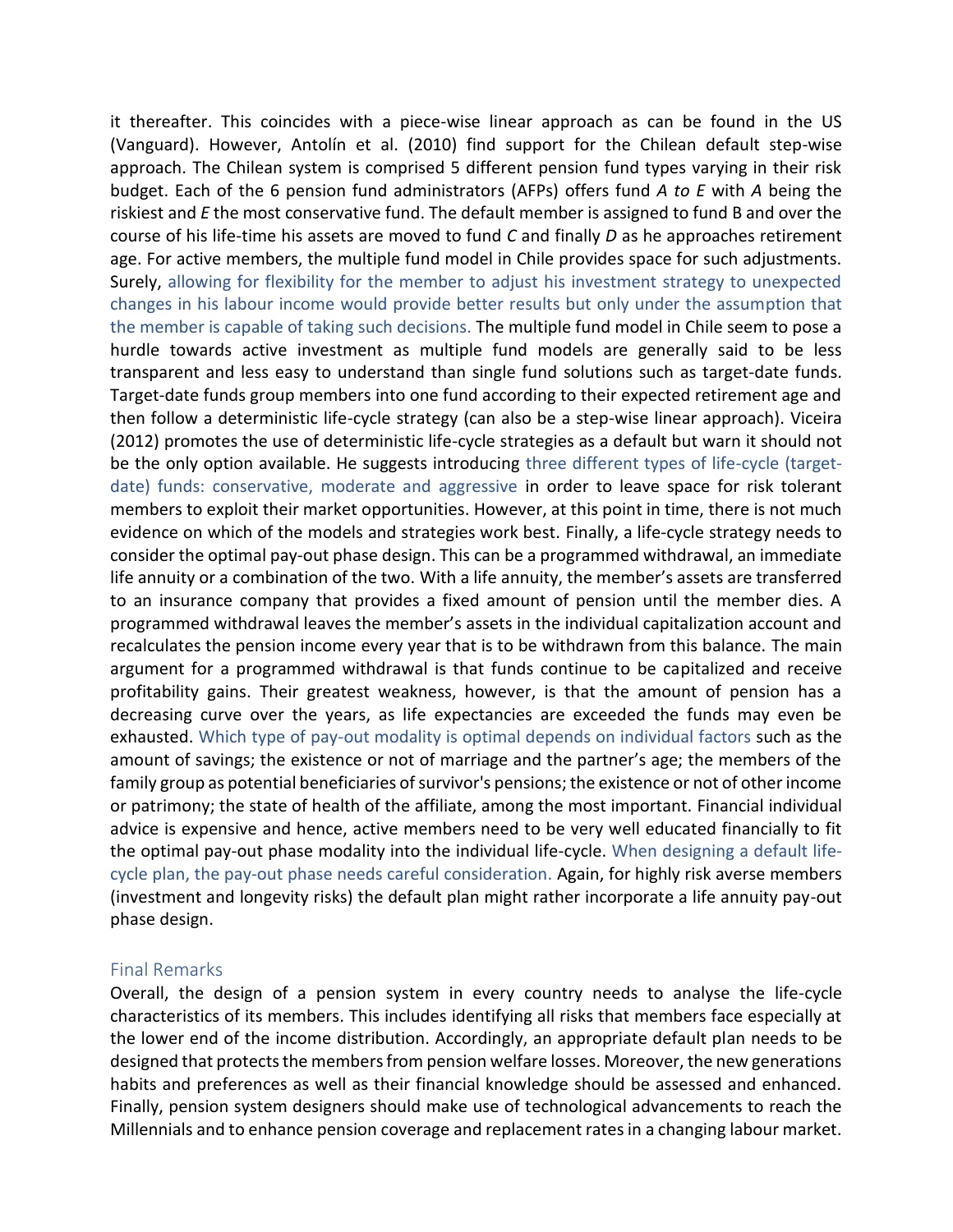### List of references

- Andonov, A., Hochberg, Y. and Rauh, J. (2016). Political Representation and Governance: Evidence from the Investment Decisions of Public Pension Funds. International Center for Pension Management. Retrieved from: [http://www.icpmnetwork.com/wp](http://www.icpmnetwork.com/wp-content/uploads/2016/09/8_Andonov_Full-Paper_Suggested.pdf)[content/uploads/2016/09/8\\_Andonov\\_Full-Paper\\_Suggested.pdf](http://www.icpmnetwork.com/wp-content/uploads/2016/09/8_Andonov_Full-Paper_Suggested.pdf)
- Antolín, P., S. Payet and J. Yermo (2010). "Assessing Default Investment Strategies in Defined Contribution Pension Plans", *OECD Working Papers on Finance, Insurance and Private Pensions*, No. 2, OECD Publishing. doi: 10.1787/5kmdbx1nhfnp-en
- Arntz, M., T. Gregory and U. Zierahn (2016). "The Risk of Automation for Jobs in OECD Countries: A Comparative Analysis", *OECD Social, Employment and Migration Working Papers*, No. 189, OECD Publishing, Paris, [https://doi.org/10.1787/5jlz9h56dvq7-en.](https://doi.org/10.1787/5jlz9h56dvq7-en)
- Australian Government Productivity Commission (2019) Australian Superannuation Inquiry. Retrieved from:<https://www.pc.gov.au/inquiries/completed/superannuation>
- Basu, Anup K. and Byrne, Alistair and Drew, Michael E., Dynamic Lifecycle Strategies for Target Date Retirement Funds (February 11, 2009). Available at SSRN: [https://ssrn.com/abstract=1340963o](https://ssrn.com/abstract=1340963)r [http://dx.doi.org/10.2139/ssrn.1340963](https://dx.doi.org/10.2139/ssrn.1340963)
- Booth, L. and Chang, B. (2011). Target-date funds: Good news bad news. The Journal of Risk, 13(3), 55-82. Doi:10.21314/jor.2011.225
- Boston Consulting Group (2012). The Millennial Consumer. Debunking Stereotypes. Retrieved from:<https://www.bcg.com/documents/file103894.pdf>
- Economics Department of the Universidad de Chile (2004), Encuesta Historia Laboral y de Seguridad Social‖. Found in Tapia and Yermo (2007).
- Gomes, F., Kotlikoff, L. and Viceira, L. (2008). Optimal Life-Cycle Investing with Flexible Labor Supply: A Welfare Analysis of Life-Cycle Funds. American Economic Review: Papers & Proceedings 2008, 98:2, 297–303. Retrieved from: <http://www.aeaweb.org/articles.php?doi=10.1257/aer.98.2.297>
- Guillen, Montserrat and Nielsen, Jens Perch and Perez-Marin, Ana Maria and Petersen, Kitt S., Performance Measurement of Pension Strategies: A Case Study of Danish Life Cycle Products (August 3, 2010). Scandinavian Actuarial Journal, Forthcoming. Available at SSRN: <https://ssrn.com/abstract=1612931> or [http://dx.doi.org/10.2139/ssrn.1612931](https://dx.doi.org/10.2139/ssrn.1612931)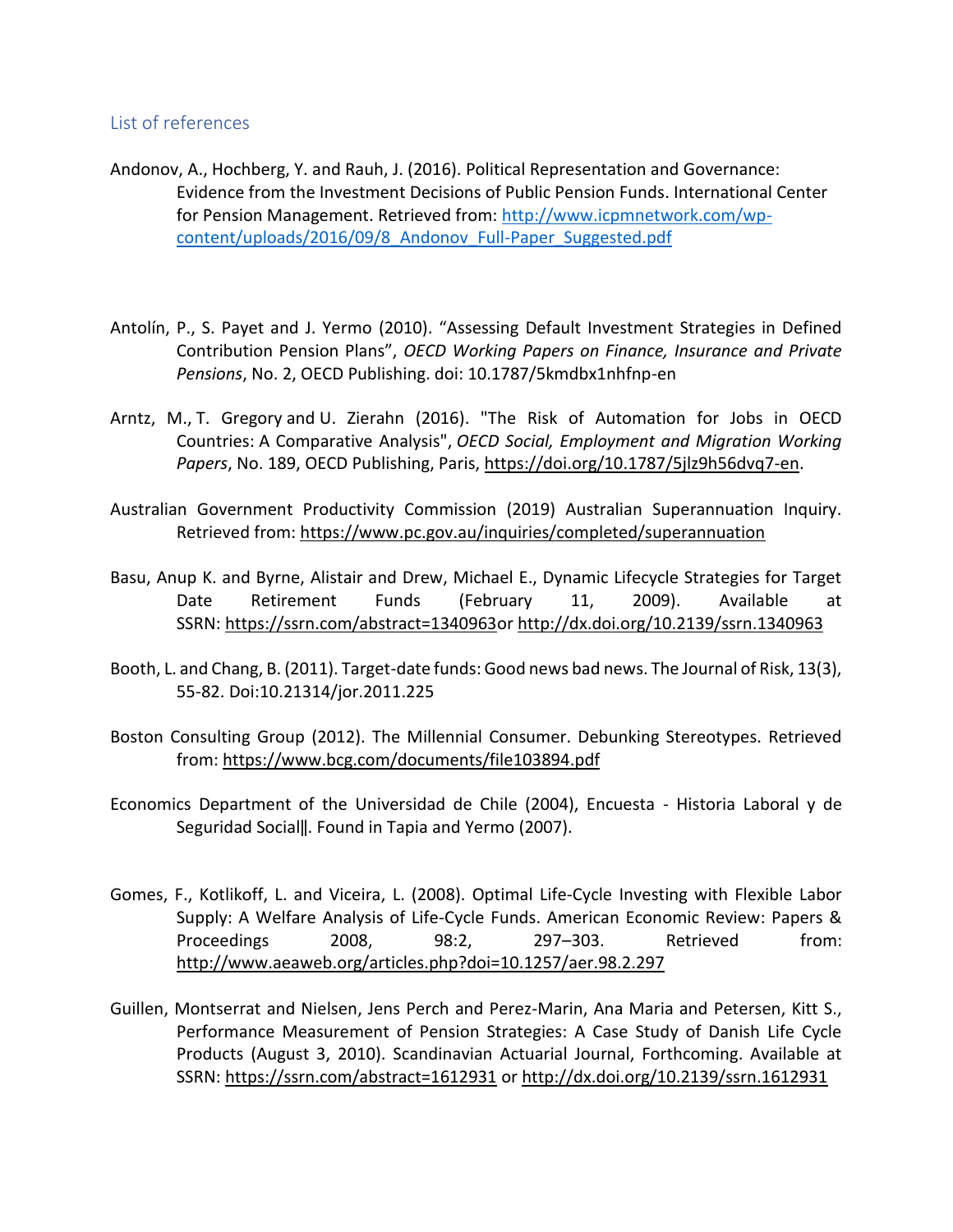- Hershatter, A. & Epstein, M. J Bus Psychol (2010). Millennials and the World of Work: An Organization and Management Perspective 25: 211. [https://doi.org/10.1007/s10869-](https://doi.org/10.1007/s10869-010-9160-y) [010-9160-y.](https://doi.org/10.1007/s10869-010-9160-y) Retrieved from: [https://link.springer.com/article/10.1007/s10869-010-](https://link.springer.com/article/10.1007/s10869-010-9160-y) [9160-y](https://link.springer.com/article/10.1007/s10869-010-9160-y)
- International Labour Organization (ILO) (2019). Key Indicators of the Labour Market. Database. Retrieved from:<http://www.ilo.org/ilostat/>
- Maurer, R., Schlag, C. and Stamos, M. (2007). Optimal Life-Cycle Strategies in the Presence of Interest Rate and Inflation Risk. Pension Research Council. The Wharton School. University of Pennsylvania. Retrieved from: <http://www.dgf2008.de/content/paper/wp2008-01.pdf>
- McKinsey (2016). "Millennials: burden, blessing or both?" Retrieved from: [https://www.mckinsey.com/business-functions/organization/our-insights/millennials](https://www.mckinsey.com/business-functions/organization/our-insights/millennials-burden-blessing-or-both)[burden-blessing-or-both](https://www.mckinsey.com/business-functions/organization/our-insights/millennials-burden-blessing-or-both)

McKinsey (2018). "How will automation affect jobs, skills, and wages?" Retrieved from: [https://www.mckinsey.com/featured-insights/future-of-work/how-will-automation-affect-jobs](https://www.mckinsey.com/featured-insights/future-of-work/how-will-automation-affect-jobs-skills-and-wages)[skills-and-wages](https://www.mckinsey.com/featured-insights/future-of-work/how-will-automation-affect-jobs-skills-and-wages)

- Nielsen (2016). Nielsen Social Media Report. Retrieved from: [https://www.nielsen.com/us/en/insights/reports/2017/2016-nielsen-social-media](https://www.nielsen.com/us/en/insights/reports/2017/2016-nielsen-social-media-report.html)[report.html](https://www.nielsen.com/us/en/insights/reports/2017/2016-nielsen-social-media-report.html)
- OECD (2015). *Pensions at a Glance 2015: OECD and G20 indicators*, OECD Publishing, Paris, https://doi.org/10.1787/pension\_glance-2015-en. . Retrieved from: <http://www.oecd.org/publications/oecd-pensions-at-a-glance-19991363.htm>
- OECD (2017). *Pensions at a Glance 2017: OECD and G20 Indicators*, OECD Publishing, Paris[,https://doi.org/10.1787/pension\\_glance-2017-en](https://doi.org/10.1787/pension_glance-2017-en)
- OECD (2019). OECD Data Base. Retrieved from:<https://data.oecd.org/>
- Poterba, J., Rauh, J., Venti, S. and Wise, D. (2005). Lifecycle Asset Allocation Strategies and the Distribution of 401(k) Retirement Wealth. Retrieved from: <https://economics.mit.edu/files/1772>
- Small, G., & Vorgan, G. (2008). *iBrain: Surviving the technological alteration of the modern mind*. New York: Harper Collins.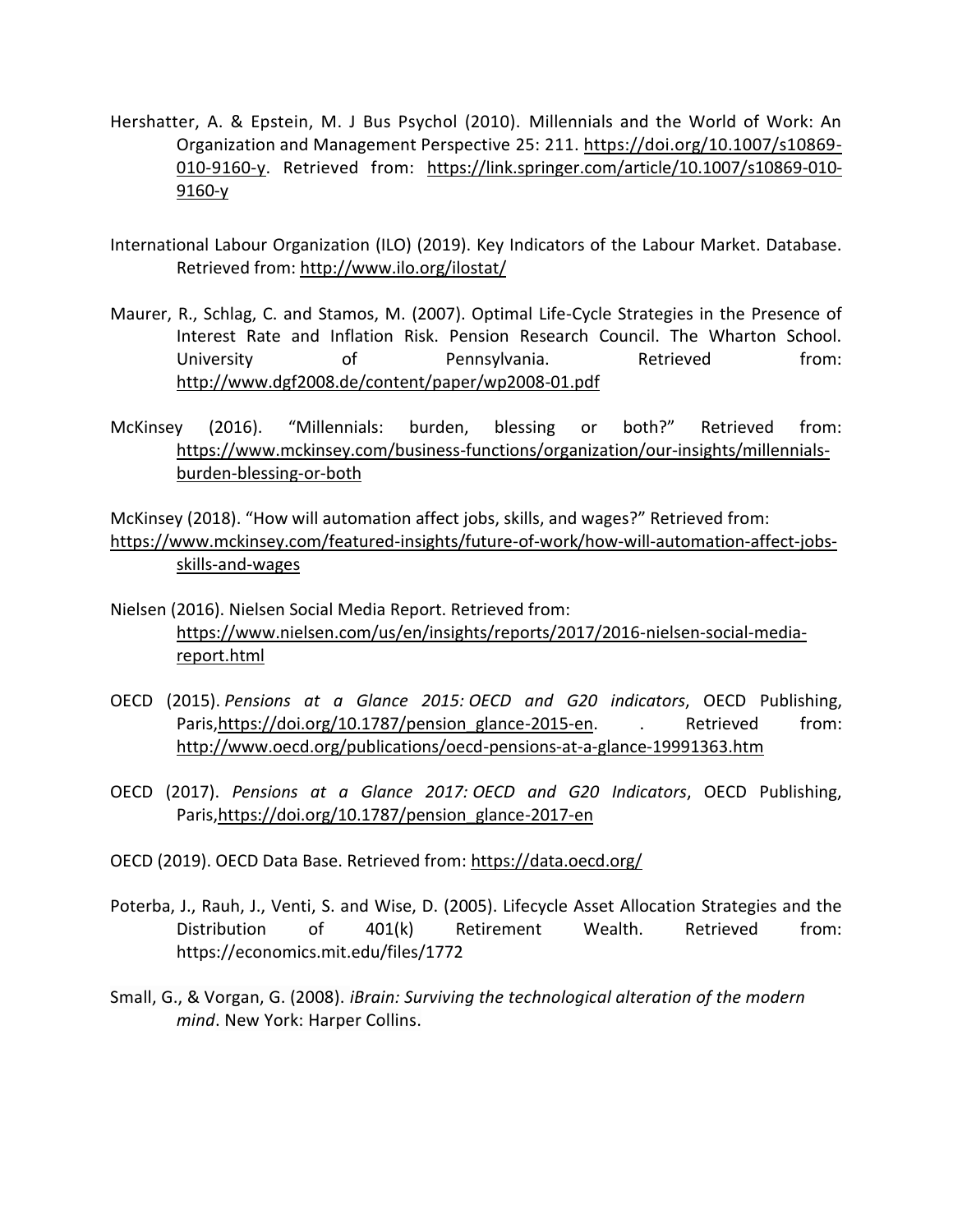- Tapia, W. and J. Yermo (2007). "Implications of Behavioural Economics for Mandatory Individual Account Pension Systems", *OECD Working Papers on Insurance and Private Pensions*, No. 11, OECD Publishing. doi:10.1787/103002825851
- Viceira (2012). Pension Fund Design in Developing Economies. Retrieved from: <https://www.oecd.org/pensions/private-pensions/43779987.pdf>

World Bank Group (2019a). Data Bank: Retrieved from: [https://data.worldbank.org](https://data.worldbank.org/)

World Bank Group (2019b). The Changing Nature of Work. World Development Report. Retrieved from: [http://documents.worldbank.org/curated/en/816281518818814423/2019-WDR-](http://documents.worldbank.org/curated/en/816281518818814423/2019-WDR-Report.pdf)[Report.pdf](http://documents.worldbank.org/curated/en/816281518818814423/2019-WDR-Report.pdf)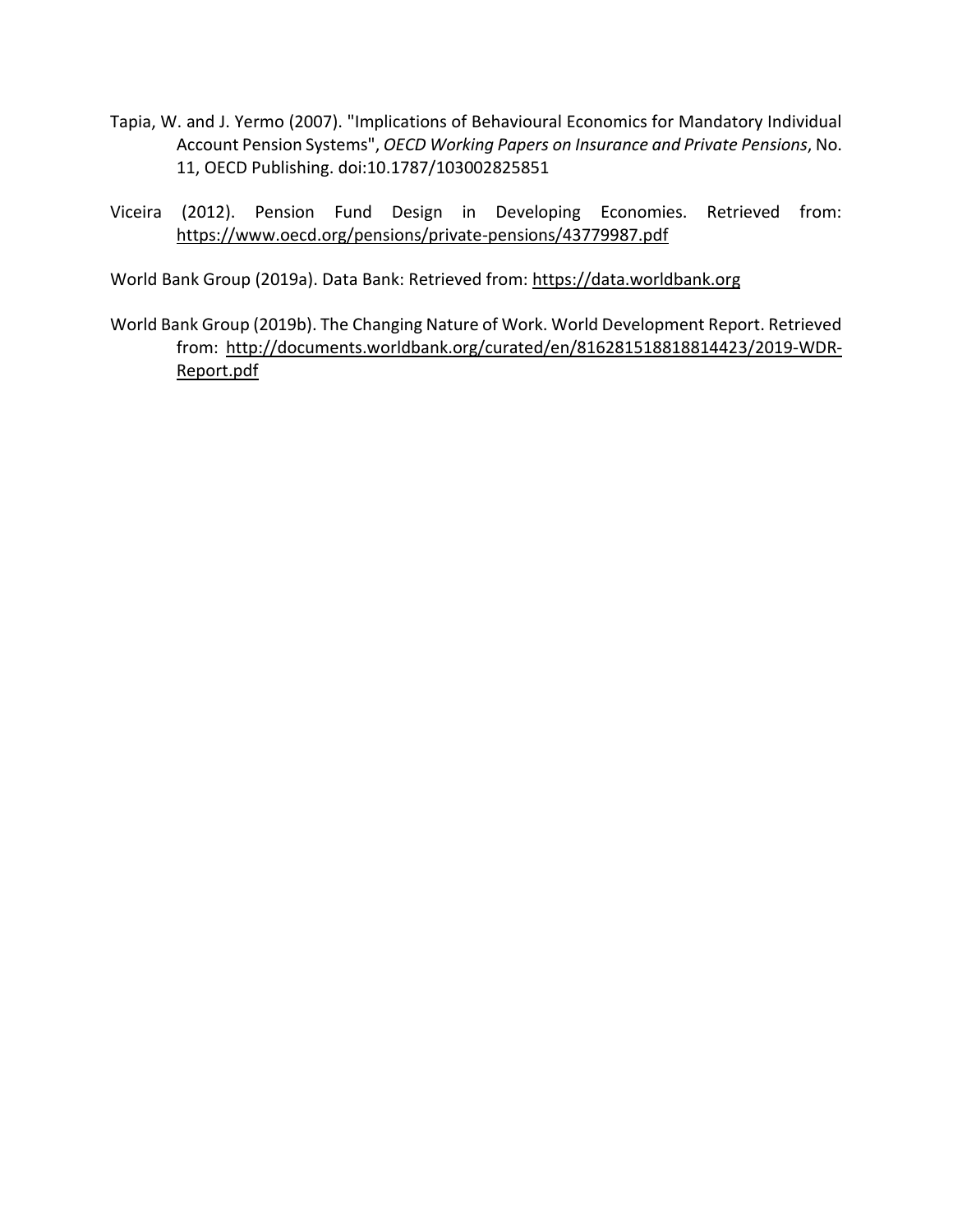### Appendix



Source: World Bank Group (2019)



#### Figure 1.6. Average effective age of labour-market exit and normal pensionable age in 2016

Source: OECD estimates based on the results of national labour force surveys and the European Union Labour Force Burvey.<br>Statt.ink augus http://dx.dxi.org/10.1787/888931633261

Source: OECD (2017)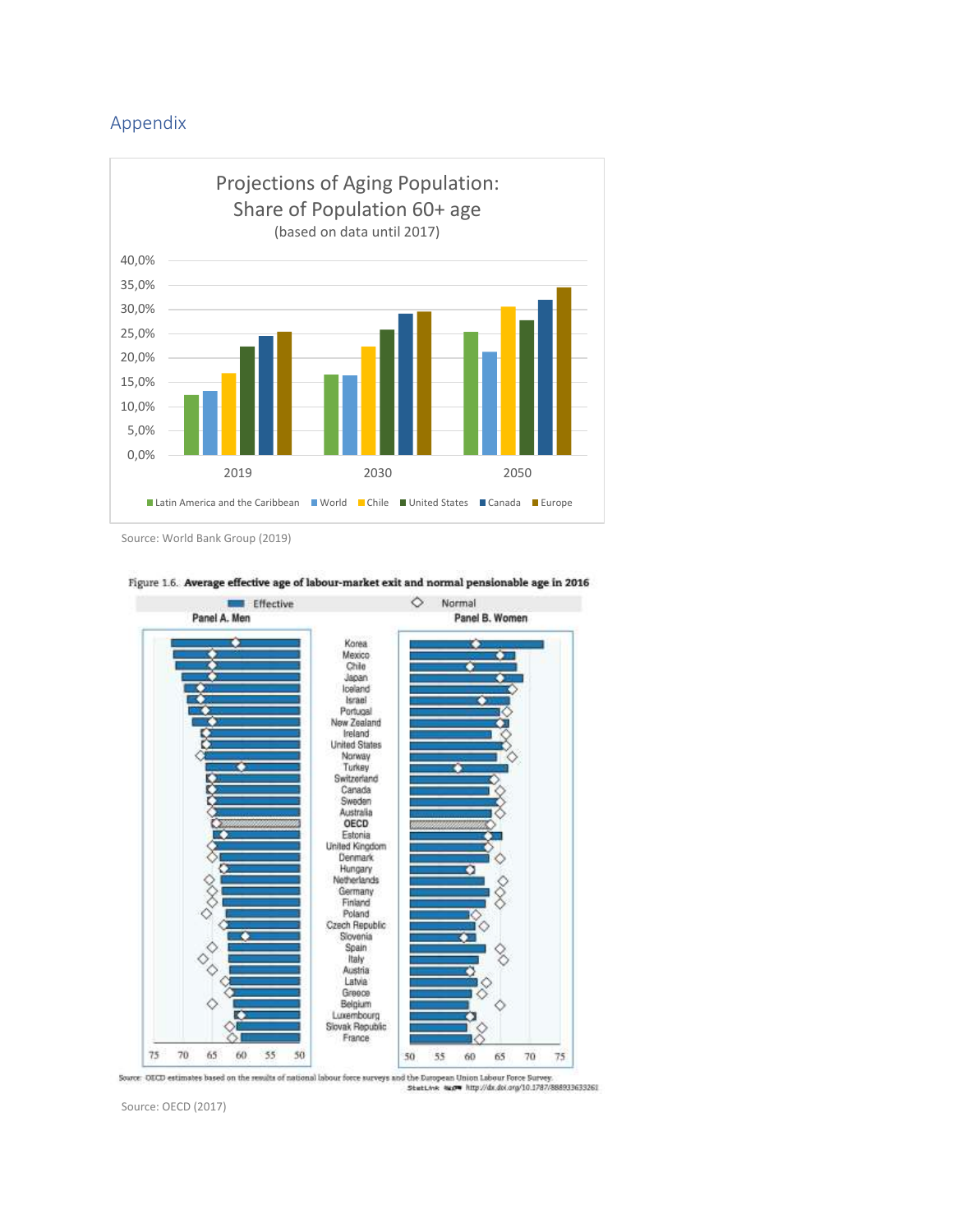

Figure 1.5. Current and future retirement ages for a man entering the labour market at age 20



Source: OECD (2015)

Figure 1.4. Retirement ages will increase in half of OECD countries, men